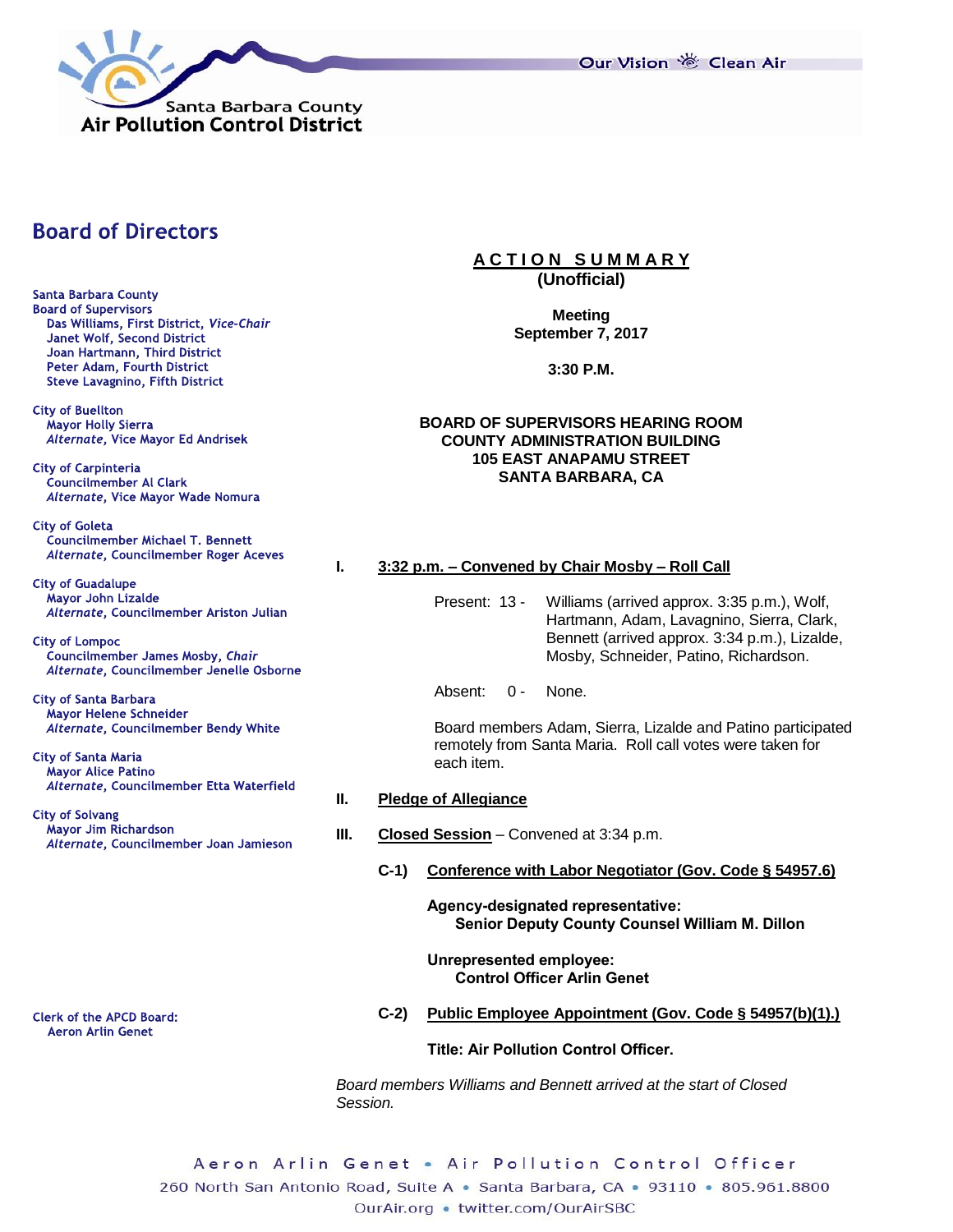## **IV. Report from Closed Session –** Reconvened at 4:12 p.m.

William M. Dillon, Senior Deputy County Counsel, reported that the Board unanimously recommended the following changes for consideration to Control Officer Arlin Genet's contract:

- a) Section 5 Salary at \$175,000 annually, or \$14,583.33 monthly. The Board also agrees to salary discussions with the Executive Officer in conjunction with the annual employee performance review.
- b) Section 8.E. Anytime the Board authorizes a Cost of Living Adjustment (COLA) or onetime payment for District staff, the Board shall apply the COLA or onetime payment to the Control Officer.
- c) Section 9.A. Automobile allowance at \$583.33 monthly.

## **V. Approval of Minutes**

## **Approve minutes of the August 17, 2017 meeting.**

A motion was made by Board member Richardson, seconded by Board member Bennett that the minutes be approved. The motion carried by the following vote:

|                      | Ayes: 12 - Williams, Wolf, Hartmann, Adam, Lavagnino, Sierra, Clark, Bennett,<br>Lizalde, Mosby, Schneider, Richardson. |
|----------------------|-------------------------------------------------------------------------------------------------------------------------|
| Noes: 0 - None.      |                                                                                                                         |
| Abstain: 1 - Patino. |                                                                                                                         |
| Absent: 0 - None.    |                                                                                                                         |

#### **VI. ADMINISTRATIVE ITEMS**

**Approved by vote on one motion. These items read only on request of Board members.**

#### **A-1) APCD Board 2017 Meeting Schedule Amendment**

**Amend Board of Directors' Regular Meeting Schedule for 2017 to hold a regular meeting on September 11, 2017 at 1:00 p.m. in the Board of Supervisors Hearing Room at 105 E. Anapamu St., Santa Barbara, CA, with remote testimony and participation at the Board of Supervisors Hearing Room at 511 East Lakeside Parkway, Santa Maria, CA.**

Item removed from agenda by Chair

#### **VII. PUBLIC COMMENT PERIOD**

**Persons desiring to address the APCD Board on any subject within the jurisdiction of the Board that is not included as part of the agenda must complete and deliver to the Clerk the "Request to Speak" form which is available at the Hearing Room entrance prior to the commencement of this comment period. Comments shall be limited to fifteen minutes, divided among those desiring to speak, but no person shall speak longer than three minutes.**

There were no public comments.